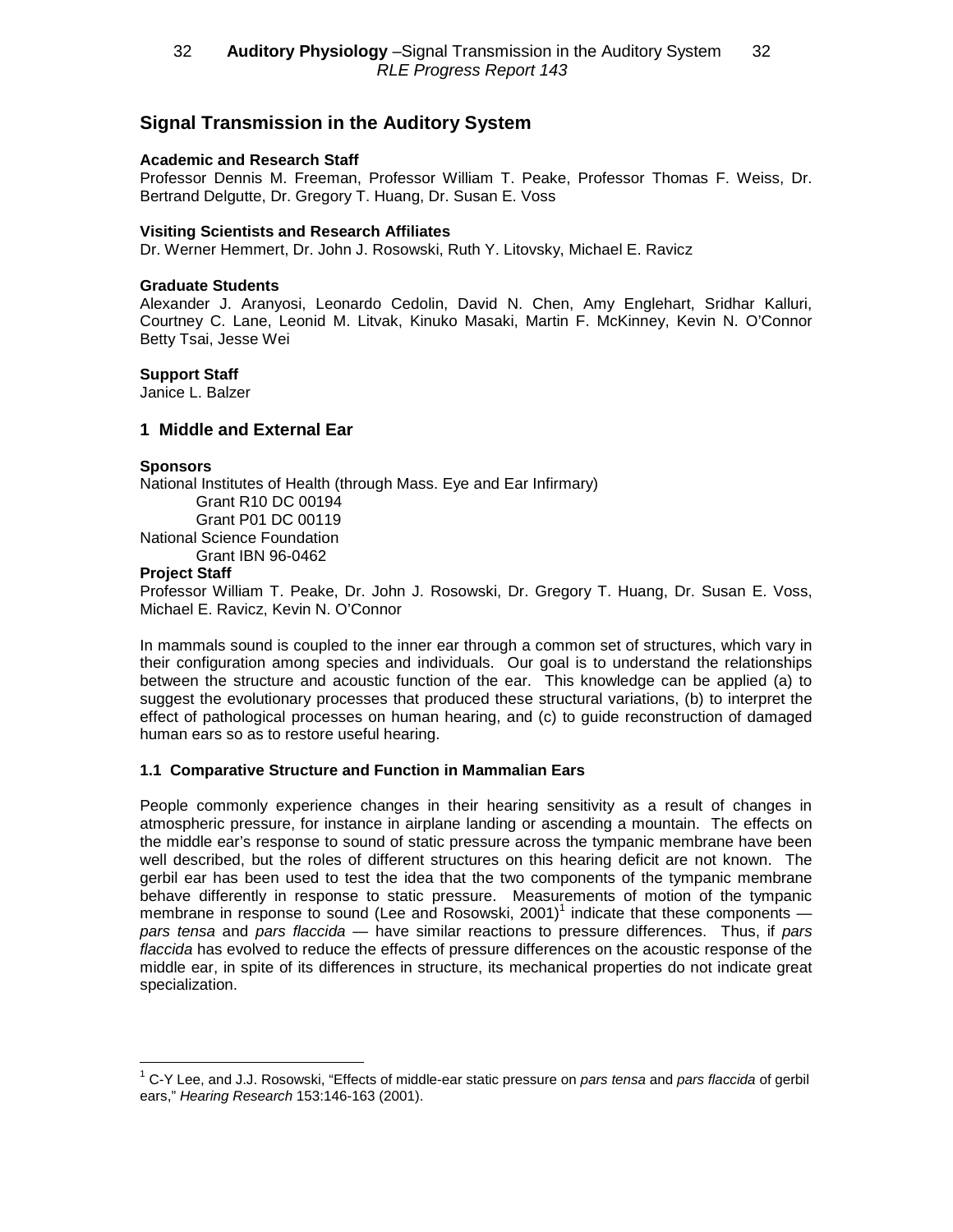## 32 **— Auditory Physiology** – Signal Transmission in the Auditory System — 32 RLE Progress Report 143

Chinchillas are often used for research on inner-ear function, and their middle ears have unusual structural features. Recent measurements (Rosowski and Ravicz, 2001)<sup>2</sup> indicate that (unlike other species) the inner ear contributes significantly to features of the acoustic input admittance at very low frequencies. As a consequence, the admittance has non-linear properties and is not compliance-like. This is a step toward understanding how the special structural features of chinchilla middle ear affect hearing capabilities and how they might influence survival in this species.

### **1.2 Middle-ear Function in Human Ears**

 $\overline{a}$ 

Cadaveric ears from humans provide material for acoustic measurements in human ears; previously published results have indicated that these ears have acousto-mechanical properties that are undistinguishable from life ears. New results (Ravicz et al., 2000)<sup>3</sup> demonstrate that some mechanical features are affected by the way in which the cadaver ears are stored. These results are important to the growing community that uses these preparations for physiological work.

A group at Columbia University, including a researcher from Antwerp, Belgium, have developed a system for measuring 3-dimensional motion of ear structures in response to sound. Drs. Rosowski and Merchant have joined this group in making measurements on human cadaveric ears. So far, this cooperative effort has yielded a description of the three-dimensional motion and its variation among structures of the middle ear (Decraemer et al., 2001).<sup>4</sup>

Perforations of the tympanic membrane are a common pathology which produces an appreciable hearing loss. However, neither the features of this loss nor the physical mechanisms involved have been clearly determined. In fact, the clinical literature contains widely variant descriptions. Human cadaver ears have now been used to measure the effects of well controlled perforations (Voss et al., 2001).<sup>5</sup> The measurements show that loss in response caused by the perforation is (a) largest at low frequencies, (b) decreases monotonically with frequency in the low frequency region, (c) increased with the size of the perforation, and (d) is independent of the location of the perforation. Extensive measurements aimed at determining the mechanisms are near publication. The base-line measurements in normal ears have been reported (Voss et al., 2000).<sup>6</sup>

Middle-ear disease and its treatment often lead to disease-free ears in which some of the structures have been destroyed. Surgeons have developed procedures for reconstructing these ears to provide useful hearing. Although these procedures sometimes provide hearing sensitivity that is close to normal, the surgical results vary considerably, often for reasons that are not clear. To understand the mechanisms involved, measurements in cadaveric human ear preparations have been used with control of aspects of one kind of surgical reconstruction (Mehta et al.,

 $^{2}$  J.J. Rosowski, and M.E. Ravicz, "The middle-ear input admittance in chinchilla: Effect of middle-ear cavities and some low-frequency peculiarities," *Abstracts of the 24th Midwinter Meeting of the Association for Research in Otolaryngology*, St. Petersburg, Florida, February 4-8, 2001, p. 62.

 $3$  M.E. Ravicz, S.M. Merchant, and J.J. Rosowski, "Effect of freezing and thawing on stapes-cochlear input impedance in human temporal bones," *Hearing Research* 150: 215-224 (2000).

<sup>&</sup>lt;sup>4</sup> W.F. Decraemer, S.M. Khanna, J.J. Rosowski, and S.N. Merchant, "Complete 3-dimensional motion of the ossicular chain in a human temporal bone," *Abstracts of the 24th Midwinter Meeting of the Association for Research in Otolaryngology*, St. Petersburg, Florida, February 4-8, 2001, p. 221.

<sup>&</sup>lt;sup>5</sup> S.E. Voss, J.J. Rosowski, S.N. Merchant, and W.T. Peake, "How do tympanic-membrane perforations affect human middle-ear sound transmission?" *Acta Otolaryngol*. 121:169-173 (2001).

 $^6$  S.E. Voss, J.J. Rosowski, S.N. Merchant, and W.T. Peake "Acoustic responses of the human middle ear," *Hearing Research* 150: 43-69 (2000).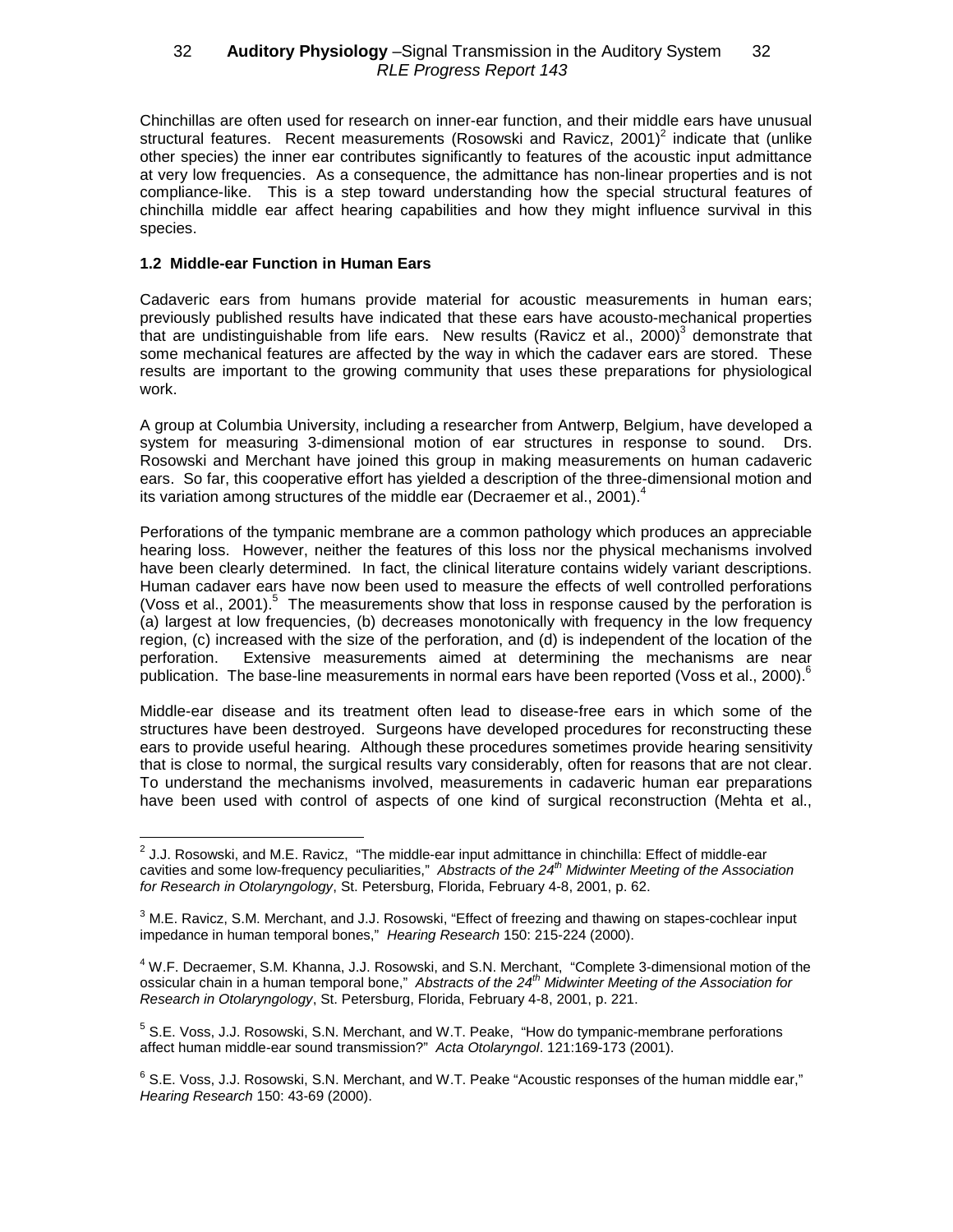## 32  **Auditory Physiology** –Signal Transmission in the Auditory System — 32 RLE Progress Report 143

2001).<sup>7</sup> In the "Type III tympanoplasty" a graft replaces the tympanic membrane and two missing ossicles by making a connection directly to the remaining ossicle, the stapes. Experimental tests have demonstrated the importance of the graft material, the connection to the stapes, and the mobility of the stapes on the performance of the reconstruction. These observations provide guidance for changes in surgical procedures which should lead to more consistent surgical results. Measurements in live patients will be used to test understanding of this performance of the surgical construction.

# **1.3 Middle-ear Function in Cats**

# **1.3.1 The family** *Felidae*

We have focused on the cat family to search for structural and functional variations in the middle ear that might be related to ecological and ethological adaptation of the species. One approach has been to measure acoustic properties (input admittance) in ears of a selection of the 37 species in the family. We were able to get access to these exotic cat ears, when the animals were anesthetized for purposes of the owners of the animals (e.g. zoos). We developed noninvasive measurement methods that did not injure the ear in any way and tested these methods in domestic cat ears (Huang et al., 2000)<sup>8</sup>. Measurements were made in 17 ears of 11 species ranging in size from tiger to sand cat (Huang et al., 2000).<sup>9</sup> The results show that two features of the input admittance vary with size of the animal: the low-frequency admittance-amplitude increases with size. A sharp dip in admittance magnitude decreases in frequency as size increases. These results are interpreted in terms of possible evolutionary pressures that may be involved. In addition, one species, the sand cat, did not show evidence of the sharp dip, which was evident in all other species. Further measurements in sand-cat ears have agreed in the lack of this feature. The existence of unique acoustic and structural features for the ears of this species invite speculation about how they might provide adaptation to the desert habitat of this species.

# **1.3.2 Developing cat ears**

We have joined with a group at the Boys Town Research Hospital in Omaha, in a study of structural and functional changes in the middle ears of immature domestic cats. Using the Boys Town collection of kitten skulls of known age, we have described the structural changes with age and determined the acoustical consequences of the large variations in the middle ear cavities (Peake et al., 2001).<sup>10</sup> The changes in the configuration of the ossicular chain will form the second leg of this work.

 $\overline{a}$  $^7$  R.P. Mehta, M.E. Ravicz, J.J. Rosowski, and S.N. Merchant, "A temporal bone preparation to investigate mechanisms of Type III tympanoplasty," *Abstracts of the 24th Midwinter Meeting of the Association for Research in Otolaryngology*, St. Petersburg, Florida, February 4-8, 2001, p. 104.

 $^8$  G.T. Huang, J.J. Rosowski, and W.T. Peake, "A noninvasive method for estimating acoustic admittance at the tympanic membrane," *J. Acoust. Soc. Am.* 108:1128-1146 (2000).

 $^9$  G.T. Huang, J.J. Rosowski, and W.T. Peake, "Relating middle-ear acoustic performance to body size in the cat family: measurements and models," *J. Comp.Physiol. A*. 186:447-465 (2000).

<sup>&</sup>lt;sup>10</sup> W.T. Peake, J.J. Rosowski, C.C. Shen, E.J. Walsh, and J.D. McGee, "Developmental variations in structure of kitten middle ear: acoustic consequences," *Abstracts of the 24th Midwinter Meeting of the Association for Research in Otolaryngology*, St. Petersburg, Florida, February 4-8, 2001, p. 61.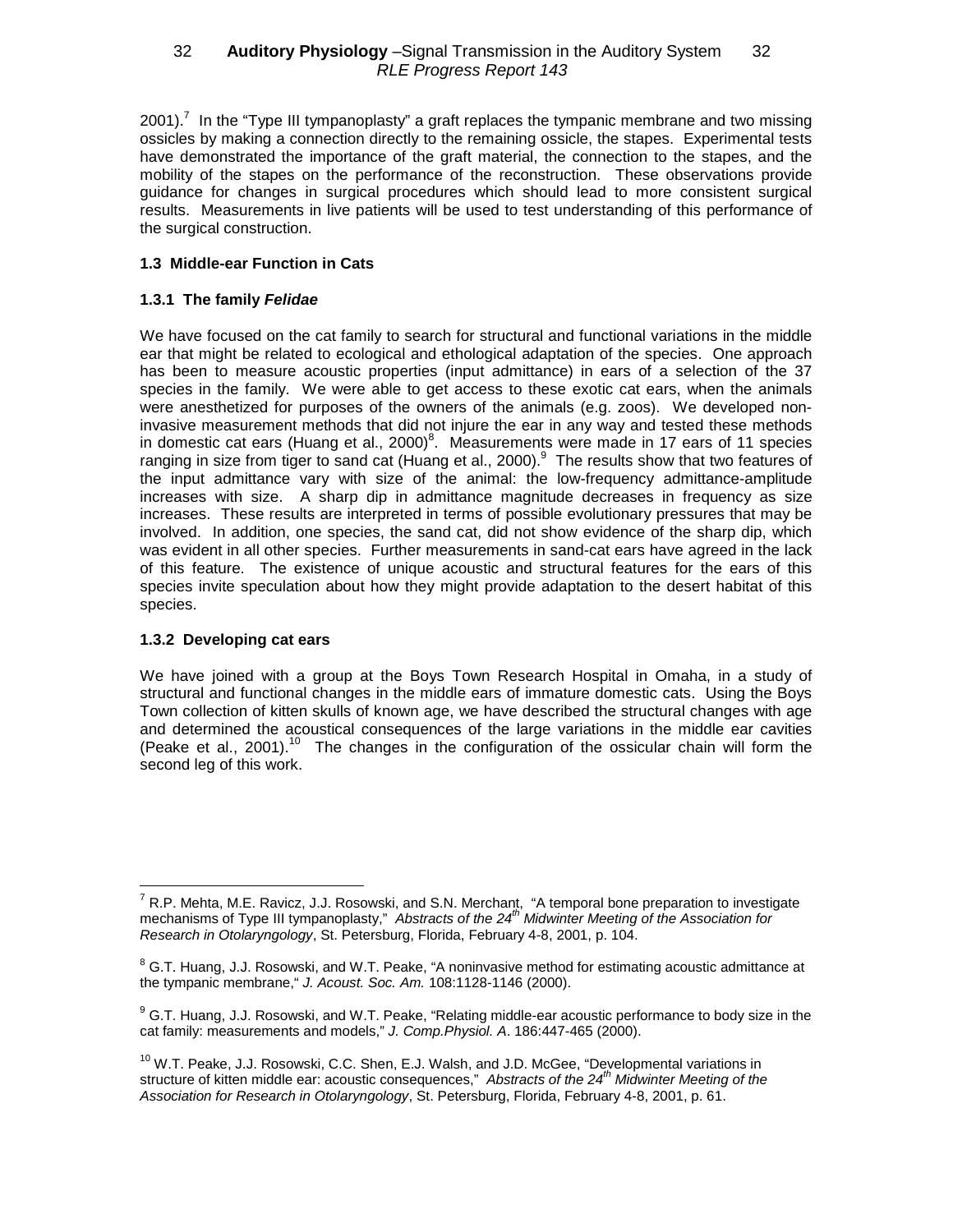# **Publications**

### **Journal Articles Published**

Huang, G.T., J.J. Rosowski, and W.T. Peake, "Relating middle-ear acoustic performance to body size in the cat family: measurements and models," *J. Comp.Physiol. A*. 186:447-465 (2000).

Huang, G.T., J.J. Rosowski, and W.T. Peake, "A noninvasive method for estimating acoustic admittance at the tympanic membrane," *J. Acoust. Soc. Am.* 108:1128-1146 (2000).

Huang, G.T., J.J. Rosowski, and W.T. Peake, "Tests of some common assumptions of ear-canal acoustics in cats," *J. Acoust. Soc. Am*. 108:1147-1161 (2000).

Lee, C-Y and J.J. Rosowski, "Effects of middle-ear static pressure on *pars tensa* and *pars flaccida* of gerbil ears," *Hearing Research* 153:146-163 (2001).

Ravicz, M. E. , S.M. Merchant, and J.J. Rosowski, "Effect of freezing and thawing on stapescochlear input impedance in human temporal bones," *Hearing Research* 150: 215-224 (2000).

Voss, S.E., J.J. Rosowski, S.N. Merchant, and W.T. Peake, "How do tympanic-membrane perforations affect human middle-ear sound transmission?" *Acta Otolaryngol*. 121:169-173 (2001).

Voss, S.E., J.J. Rosowski, S.N. Merchant, and W.T. Peake "Acoustic responses of the human middle ear," *Hearing Research* 150: 43-69 (2000).

### **Theses**

O'Connor, K. N. *Analysis of exotic cat vocalizations and middle-ear properties*, MEng. thesis, Massachusetts Institute of Technology, Jan. 2001.

### **Meeting Papers Published**

Peake, W.T. , J.J. Rosowski, C.C. Shen, E.J. Walsh, and J.D. McGee, "Developmental variations in structure of kitten middle ear: acoustic consequences," *Abstracts of the 24th Midwinter Meeting of the Association for Research in Otolaryngology*, St. Petersburg, Florida, February 4-8, 2001, p. 61.

Rosowski, J.J. and M.E. Ravicz, "The middle-ear input admittance in chinchilla: Effect of middleear cavities and some low-frequency peculiarities," Abstracts of the 24<sup>th</sup> Midwinter Meeting of the *Association for Research in Otolaryngology*, St. Petersburg, Florida, February 4-8, 2001, p. 62.

Mehta, R. P. , M.E. Ravicz, J.J. Rosowski, and S.N. Merchant, "A temporal bone preparation to investigate mechanisms of Type III tympanoplasty," Abstracts of the 24<sup>th</sup> Midwinter Meeting of *the Association for Research in Otolaryngology*, St. Petersburg, Florida, February 4-8, 2001, p. 104.

Decraemer, W.F. , S.M. Khanna, J.J. Rosowski, and S.N. Merchant, "Complete 3-dimensional motion of the ossicular chain in a human temporal bone," *Abstracts of the 24<sup>th</sup> Midwinter Meeting of the Association for Research in Otolaryngology*, St. Petersburg, Florida, February 4-8, 2001, p. 221.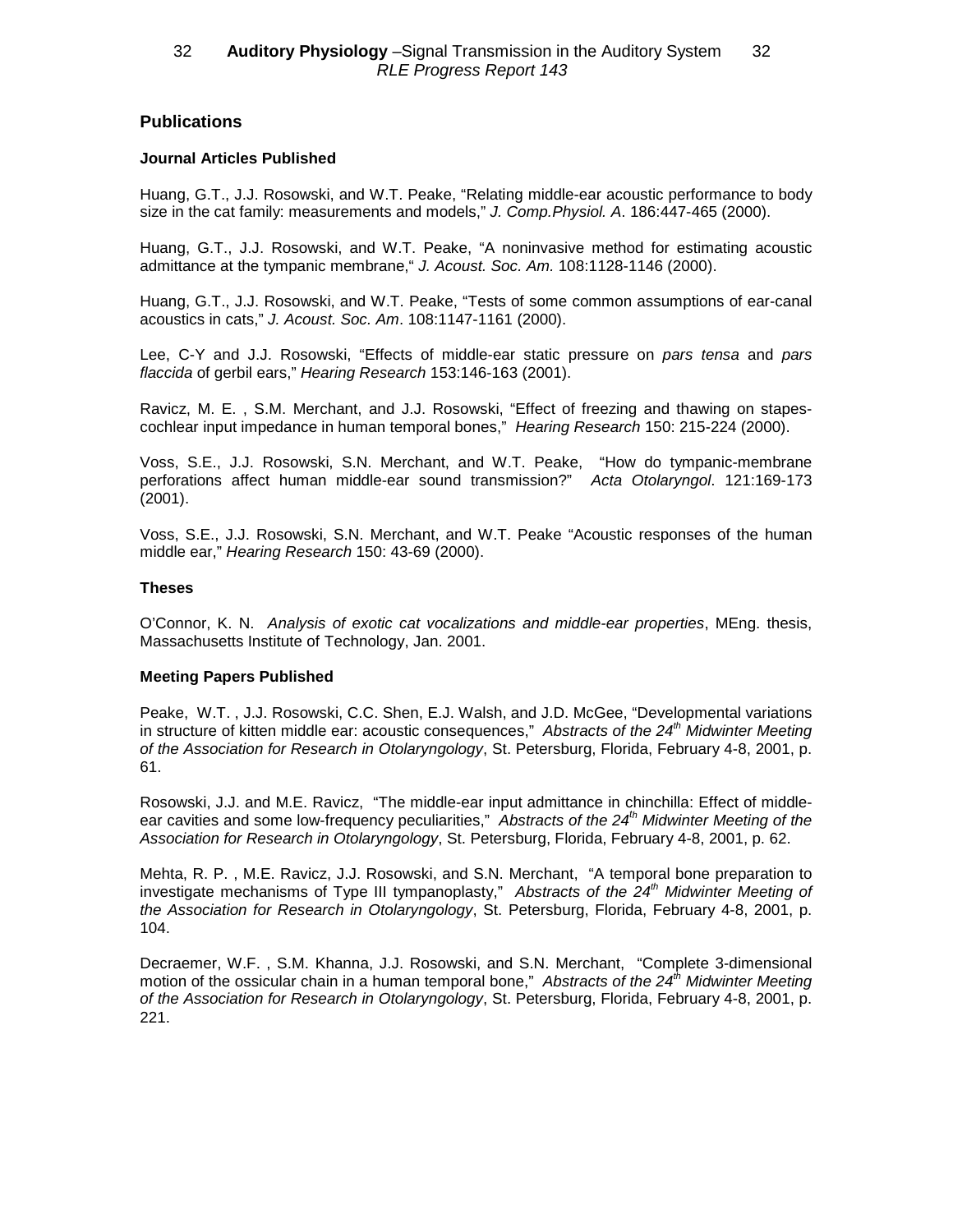# **2 Cochlear Mechanics**

### **Academic and Research Staff**

Professor Dennis M. Freeman, Professor Thomas F. Weiss

### **Visiting Scientists and Research Affiliates**

Dr. Werner Hemmert

### **Graduate Students**

Alexander Aranyosi, David Chen, Amy Englehart, Kinuko Masaki, Betty Tsai, Jesse Wei

# **2.1 Properties of the Tectorial Membrane**

### **Sponsors**

National Institutes of Health Grant R01 DC00238 W. M. Keck Foundation Career Development Professorship (Freeman) Thomas and Gerd Perkins Professorship (Weiss)

### **Project Staff**

Amy Englehart, Kinuko Masaki, Betty Tsai, Jesse Wei, Professor Dennis M. Freeman, Professor Thomas F. Weiss

The tectorial membrane (TM) is a gelatinous structure that overlies the mechanically sensitive hair bundles of sensory cells in the inner ear. This strategic position suggests that the TM plays a key role in cochlear micromechanics. However, little is known about its mechanical behavior.

The TM is a polyelectrolytic gel. It is mostly water: 97% by weight. The rest of the gel is a network of protein and sugar macromolecules that have ionizable charge groups. The interaction of water with the matrix of macromolecules gives the TM viscoelastic mechanical properties. The fixed charges on the macromolecules attract mobile counter-ions which cause the TM to take up water. Thus the electrical, osmotic, and mechanical properties of the TM are interwoven.

These interactions have been incorporated into a polyelectrolyte gel model. The important parameters of this model are the amount of fixed charge and the elasticity of the matrix. To determine these properties and to test the validity of the gel model, we have measured the osmotic and mechanical properties of the TM.

# **2.1.1 Osmotic properties of the tectorial membrane**

### **Dependence on ionic strength**

To determine the osmotic properties of the TM, the TM was isolated and bathed in media of several ionic strengths (varied by changing the KCl concentration). The thickness of the TM was measured by tracking beads placed on the surface. Consistent with the gel model, decreasing the KCl concentration of the bath caused the TM to swell. Figure 1 shows swelling in response to changes in KCl concentration with the bath adjusted to a pH of 10. We obtained similar results with the bath adjusted to a pH of 7.3.

Figure 2 shows pooled measurements from several experiments at pH 7.3. As the ionic strength was reduced, the thickness of the TM increased. These measurements were compared to predictions of the polyelectrolyte gel model for several fixed charge concentrations. The best fit had a fixed charge concentration of 10.7 mM. At pH 10, the best fit had a fixed charge concentration of  $\sim$ 20 mM.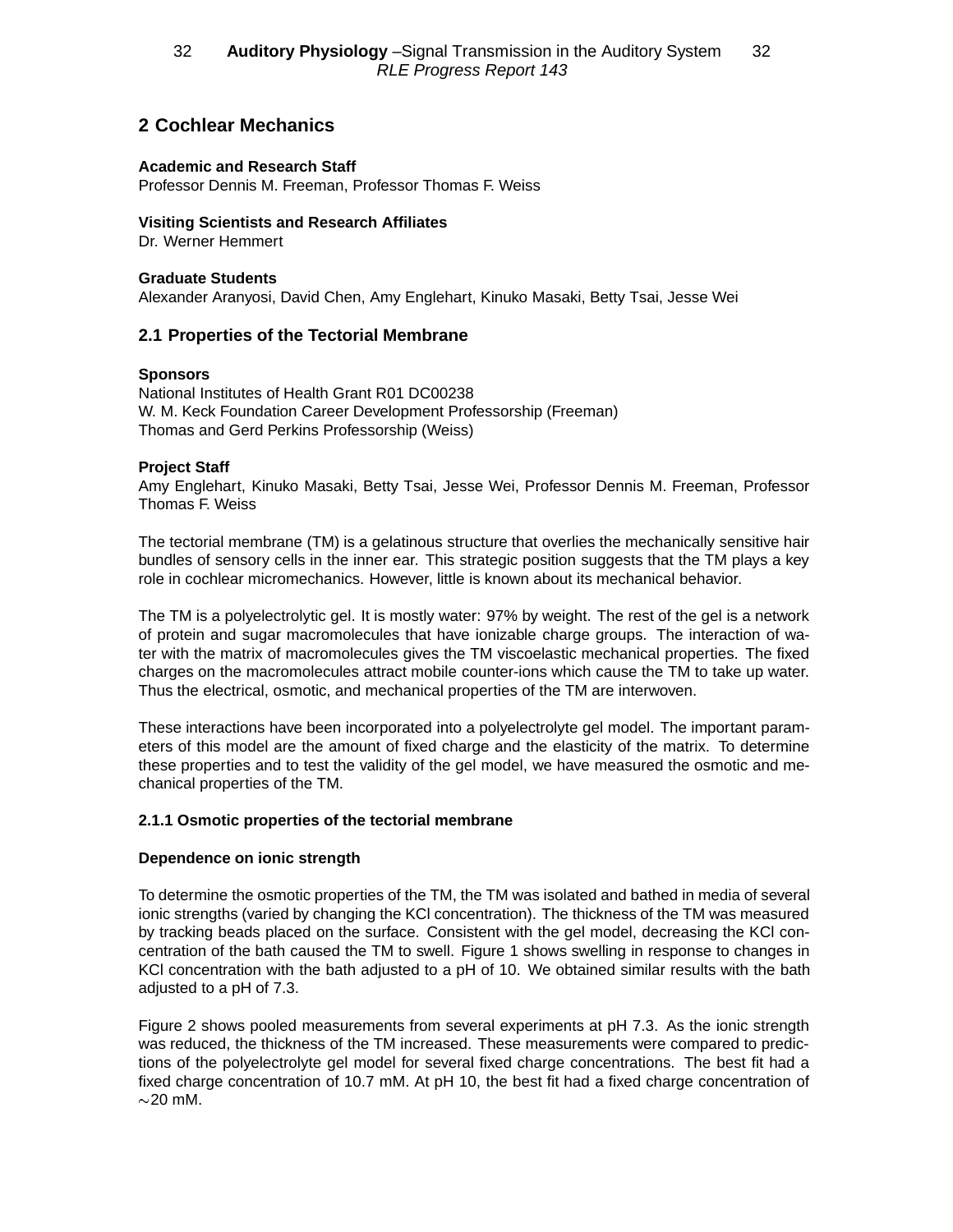

ionic bath concentrations at pH 10. This is an example of a typical ionic strength experiment. Different shadings represent time intervals in which each bath solution was perfused. The numbers across the top indicate the KCl concentration. Each line represents the thickness of the TM at one location. The TM swelled when exposed to a medium with a lower ionic strength, and shrank again when exposed to media with a higher ionic strength.



Figure 2: TM swelling in different ionic bath concentrations at pH 7.3. This plot shows the amount of swelling as a function of bath ionic strength for several experiments. Each dot represents the percent change in thickness measured at a single location. The number of measurements is indicated at the bottom. The horizontal lines are the median, the boxes represent the interquartile range, and the vertical lines are the full range at each ionic strength. The solid line is the least squares fit of the gel model, which gives an estimate of  $10.7\pm4.0$  mM fixed charge concentration (cf). The dashed lines are predictions of the gel model for fixed charge concentrations of 5 and 20 mM.

The gel model predicts that non-ionic solutes to which the TM is permeant should have no osmotic effect on the TM. Consistent with this prediction, adding glucose to the bath had no effect on TM thickness. However, adding PEG, a non-ionic solute with a molecular weight of 20,000, caused the TM to shrink. We conclude that large non-ionic solutes are excluded from the TM, and thus exert osmotic effects.

### **Dependence on ionic species**

Previous studies have shown that replacing K<sup>+</sup> with Na<sup>+</sup> in the bathing medium causes the TM to swell. Since both ions carry the same charge, the change should not exert any electro-osmotic effects; the response is most likely due to direct binding of ions to the matrix. To determine which ions bind, we measured changes in TM thickness as K $^+$  was replaced with ions of various column I metals.

Figure 3 shows pooled measurements of 25 locations on two TMs. As had been shown previously, replacing K $^+$  with Na $^+$  caused the TM to swell. Subsequently perfusing the K $^+$  bath caused the TM to shrink. Replacing K<sup>+</sup> with Li<sup>+</sup> caused the TM to shrink slightly, although this change was not significant. Replacing K $^+$  with Rb $^+$  or Cs $^+$  caused no significant effect. Swelling in Na $^+$  was repeatable at the end of the experiment. Thus the swelling response is specific to Na $^+.$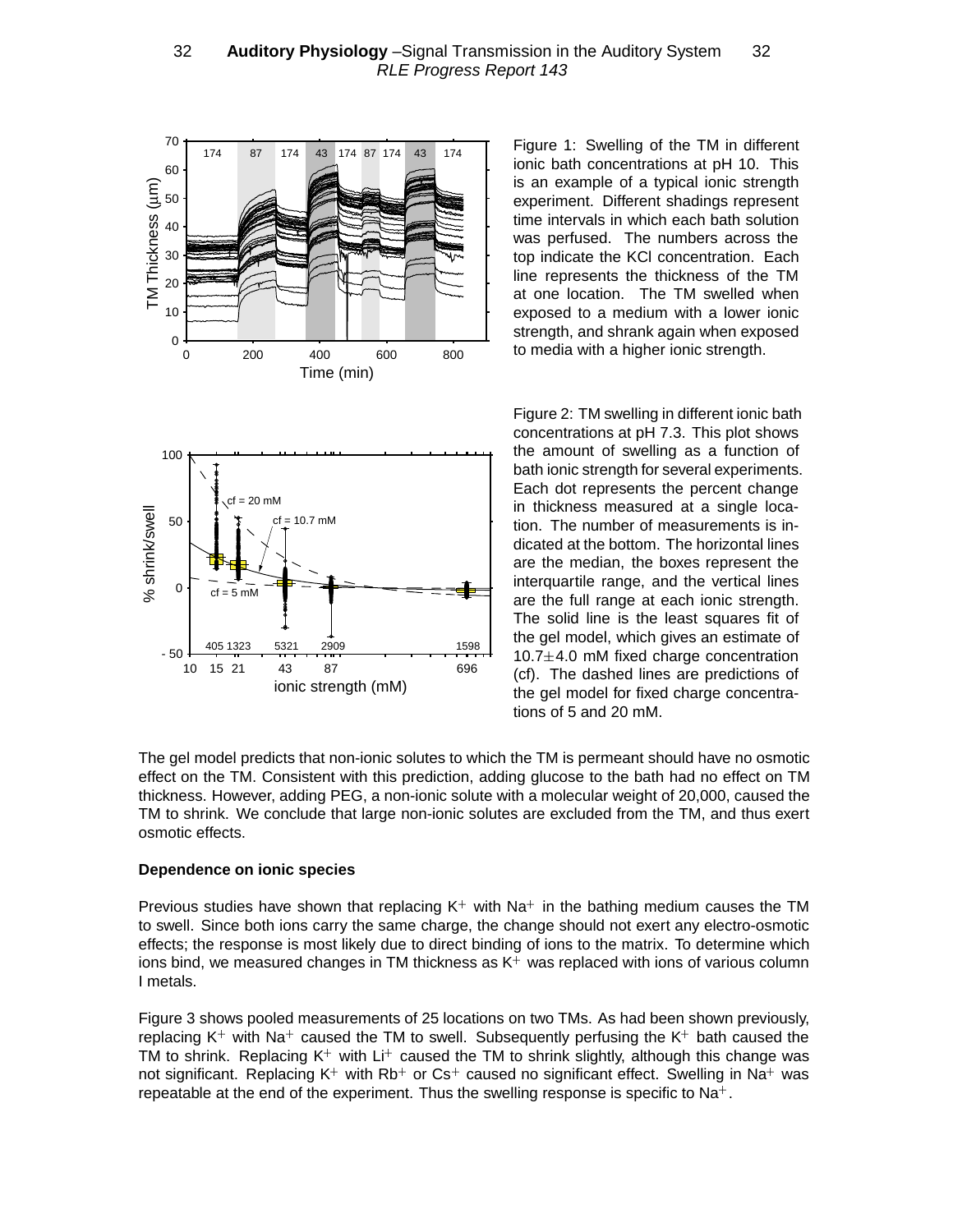

Figure 3: Changes in TM thickness in various baths. This plot shows the measured thickness change for 25 locations on two TMs as the dominant cation in the bath was changed. The top axis shows the bath changes; the left axis shows the percent change in thickness. Dots are individual data points, wide horizontal lines represent the median, boxes represent the interquartile range.

Previous measurements have shown that replacing K $^+$  with Na $^+$  has no effect when either Ca $^{+2}$  is removed from the bath with EGTA or when the  $Ca^{+2}$  concentration is above 2 mM (Freeman et al, 1994; Shah et al, 1995). In addition, switching from a bath with 2 mM  $Ca^{+2}$  to an EGTA-buffered bath causes a large swelling response of the TM. In light of these results, we propose that Na $^+$  and  $Ca^{+2}$  bind competitively to sites within the TM. Binding of  $Ca^{+2}$  increases tension on the matrix, causing the TM to shrink; binding of Na $^+$  releases this tension, allowing the TM to swell.

### **2.1.2 Mechanical properties of the tectorial membrane**

Because of the small size of the tectorial membrane ( $<$ 50  $\mu$ m thick), its mechanical properties are challenging to measure directly. We have developed a new technique that uses an atomic force cantilever to determine the transverse mechanical impedance of the isolated TM. A noise-like mechanical stimulus (10 Hz to 20 kHz) was applied to the chamber containing the TM (figure 4). A cantilever of known impedance was placed on the surface of the TM, and the motion of this cantilever was measured to determine TM transverse impedance. These measurements were repeated at several static indentations of the cantilever to determine if the TM impedance is linear.



Figure 4: Experiment Setup. The TM sits on a coverslide on an experiment chamber and is bathed in artificial endolymph. The TM is brought towards an atomic force cantilever by elevating the microscope stage, and a piezo-electric actuator mechanically drives the chamber containing the TM. The TM exerts a force on the cantilever, whose velocity is measured by a laser-Doppler interferometer.

Results (figure 5) show that the magnitude of the TM impedance decreases with increasing frequency with an average slope of -4.8 dB/octave, suggesting that the TM impedance has both viscous and elastic properties over a wide frequency range. This conclusion is supported by the phase of the impedance, which remains constant between -45 and -90 degrees over the frequency range measured. Most mechanical models of the cochlea represent the TM by a small number of discrete elements. Such models cannot accurately describe the mechanical properties of the isolated TM. In addition, we see no evidence of a mechanical resonance of the isolated TM, although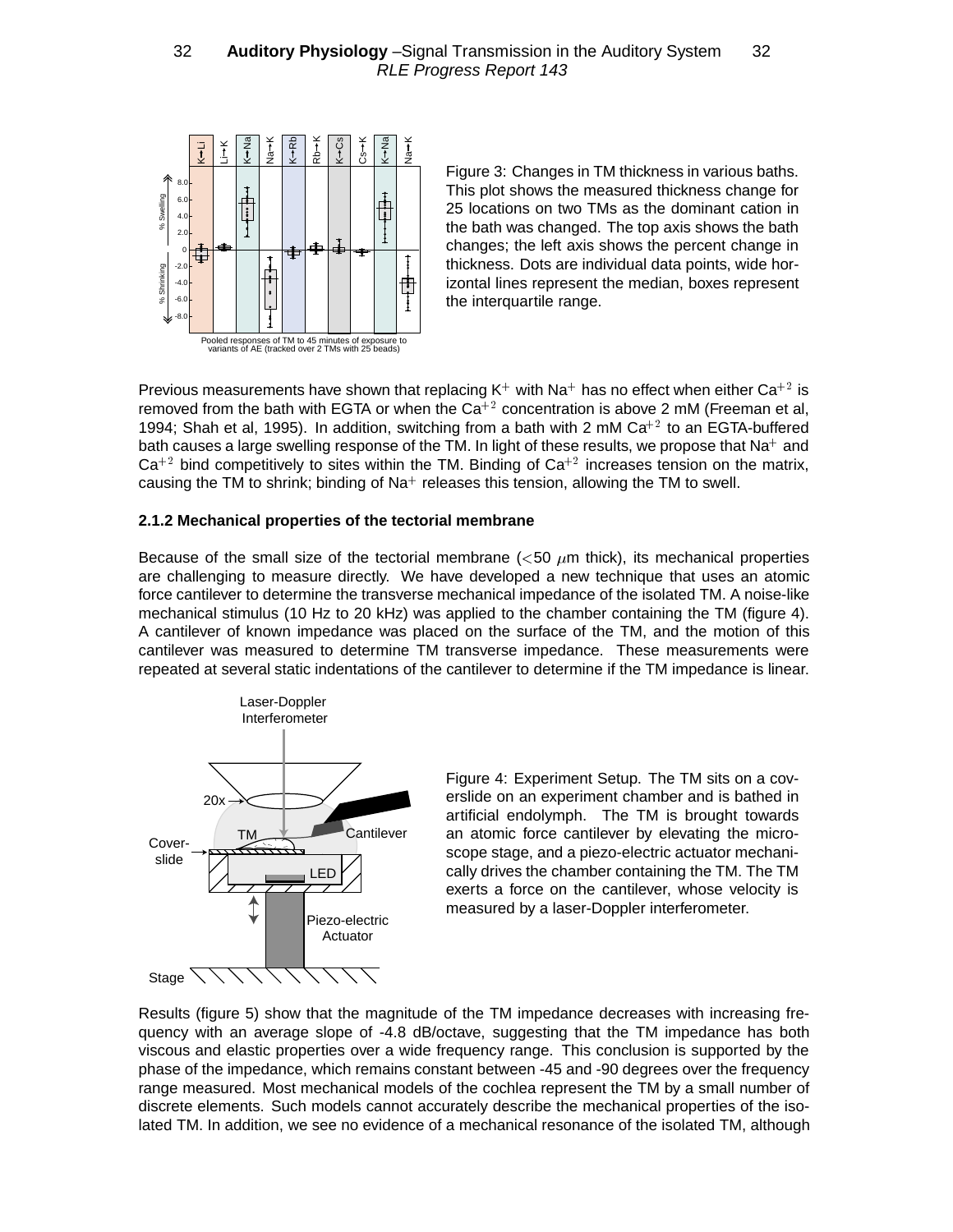such resonance has been proposed as a frequency-tuning mechanism *in vivo*.

Measurements at various static indentations of the cantilever show that the TM impedance grows faster than linearly with compression. This nonlinear impedance may contribute to the compressive nonlinearity of the cochlea. Curiously, the slope and phase of the response remain constant with compression, meaning that the viscous and elastic components of impedance increase proportionally.



Figure 5: TM impedance at various static indentations of the cantilever. The figure at the top illustrates two static indentations. The numbers represent the distance between the coverslide of the chamber and the underside of the cantilever. Therefore, for values of 40  $\mu$ m and less, they represent the thickness of the TM. Solid lines show the impedance over the frequency range for which measurements were taken, while the dotted line represents the noise floor. The magnitude of the impedance drops with frequency with a median slope of –4.8 dB/octave. The phase remains constant between  $-45^{\circ}$  and  $-90^{\circ}$ .

**2.2 Sound-induced Motions of Cochlear Structures**

### **Sponsors**

National Institutes of Health Grant R01 DC00238 W. M. Keck Foundation Career Development Professorship (Freeman) Thomas and Gerd Perkins Professorship (Weiss)

### **Project Staff**

Alexander Aranyosi, David Chen, Professor Dennis M. Freeman, Professor Thomas F. Weiss

Mechanical vibrations caused by sound are detected by hair cells in the cochlea. The organization of hair cells and supporting cells into a tissue determines the mechanical properties of the cochlea. To better understand the mechanics of hearing, we are studying the motions of the cochlea and its component structures in response to sound stimulation. To this end, our group has developed an in vitro preparation for studying cochlear mechanics. The cochlea of an alligator lizard is clamped in an experiment chamber so that it can be viewed with a light microscope while it is stimulated with sound. By using stroboscopic illumination and the optical sectioning property of the light microscope, we obtain slow-motion, three-dimensional images of micromechanical structures during sound stimulation. We have developed image processing algorithms to make quantitative measurements of motion directly from these images with nanometer precision.

During the past year, we have used the system to investigate the mechanical properties of the basilar papilla. Models of the alligator lizard cochlea assume that the basilar papilla undergoes a simple rocking motion in response to sound stimulation. However, previous observations of the motion of the basilar papilla (Frishkopf and DeRosier, 1983; Holton and Hudspeth, 1983) suggest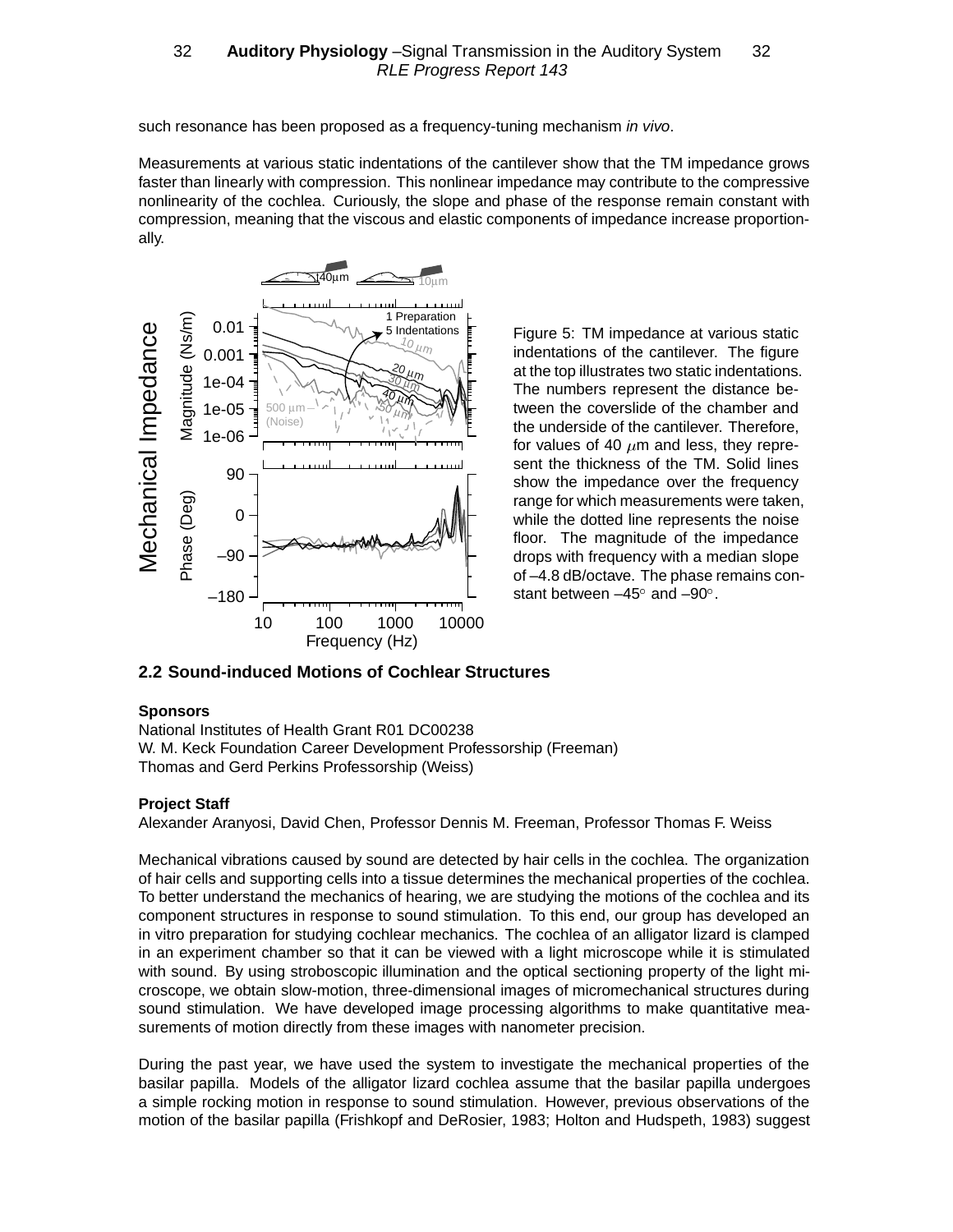### 32 **Auditory Physiology** –Signal Transmission in the Auditory System 32 RLE Progress Report 143

that this simple model may not be entirely accurate; rather, the motion of the basilar papilla was observed to increase at the basal end for frequencies above 3 kHz. To better understand the mechanical properties of the basilar papilla, we have quantitatively measured its motion as a function of frequency and position.

Figure 6 shows the motion of the basilar papilla at four locations in one lateral cross-section in response to a 120 dB SPL (in fluid), 5 kHz tone. This cross-section is near the basal end, where hair cells are most sensitive to stimuli near 3–4 kHz. A cross-sectional image of the basilar papilla has been placed in the background to show the measurement locations. Circles show the positions at each of eight evenly-spaced stimulus phases. The scale bars indicate the scale of the anatomy; motions have been scaled up by a factor of five for visibility. At each location, the papilla moves in an elliptical fashion. The shape of the ellipse changes with lateral position. These elliptical trajectories can be described as the sum of a translational and a rotational component of motion. The solid lines in figure 6 show the least-squares fit of this two-component model to the measurements.



Figure 6: Trajectories of motion of the basilar papilla. The background shows an  $xz$  cross section of the basilar papilla. Circles show the motion of four points on the basilar papilla in response to a 120 dB SPL (in fluid), 5 kHz tone. The elliptical motions are exaggerated by a factor of 5 for clarity. Lines represent the leastsquares fit of a two-mode model of motion, with 1.77  $\mu$ m translation and 1.96° rotation about the point marked with an  $\times$ . The rms error of the fit was 0.175  $\mu$ m.

At the neural edge (right-hand side of image), motions due to translation and rotation are nearly orthogonal. Thus we can estimate the frequency dependence of the translational and rotational modes from the motion of the neural edge. Figure 7 shows these estimates as a function of frequency near the basal end (solid lines), center (short-dash lines) and apical end (long-dash lines) of the free-standing region of the basilar papilla. The rotational component has a peak near 5 kHz; this peak is largest at the basal end of the basilar papilla. The translational component is roughly independent of frequency and position. These differences in the frequency dependence of each component demonstrate that the basilar papilla has two modes of motion.

Both modes contribute to the excitation of hair cells. The translational mode maximally excites hair cells on the neural and abneural edges of the papilla, and minimally excites hair cells in the center of the papilla. The rotational mode maximally excites hair cells on the abneural edge, and minimally excites hair cells near the neural edge. Consequently either mode, taken alone, introduces a sharp minimum of sensitivity at some lateral position. Because these minima occur at different positions, however, the combination of modes allows all hair bundles to have similar sensitivities. The peak in rotation near 5 kHz at the basal end of the papilla increases the sensitivity of hair cells located there, compensating for a reduction in sensitivity due to their shorter hair bundles. Thus the multi-modal motion of the basilar papilla ensures that the sensitivity of the cochlea is similar for all hair cells.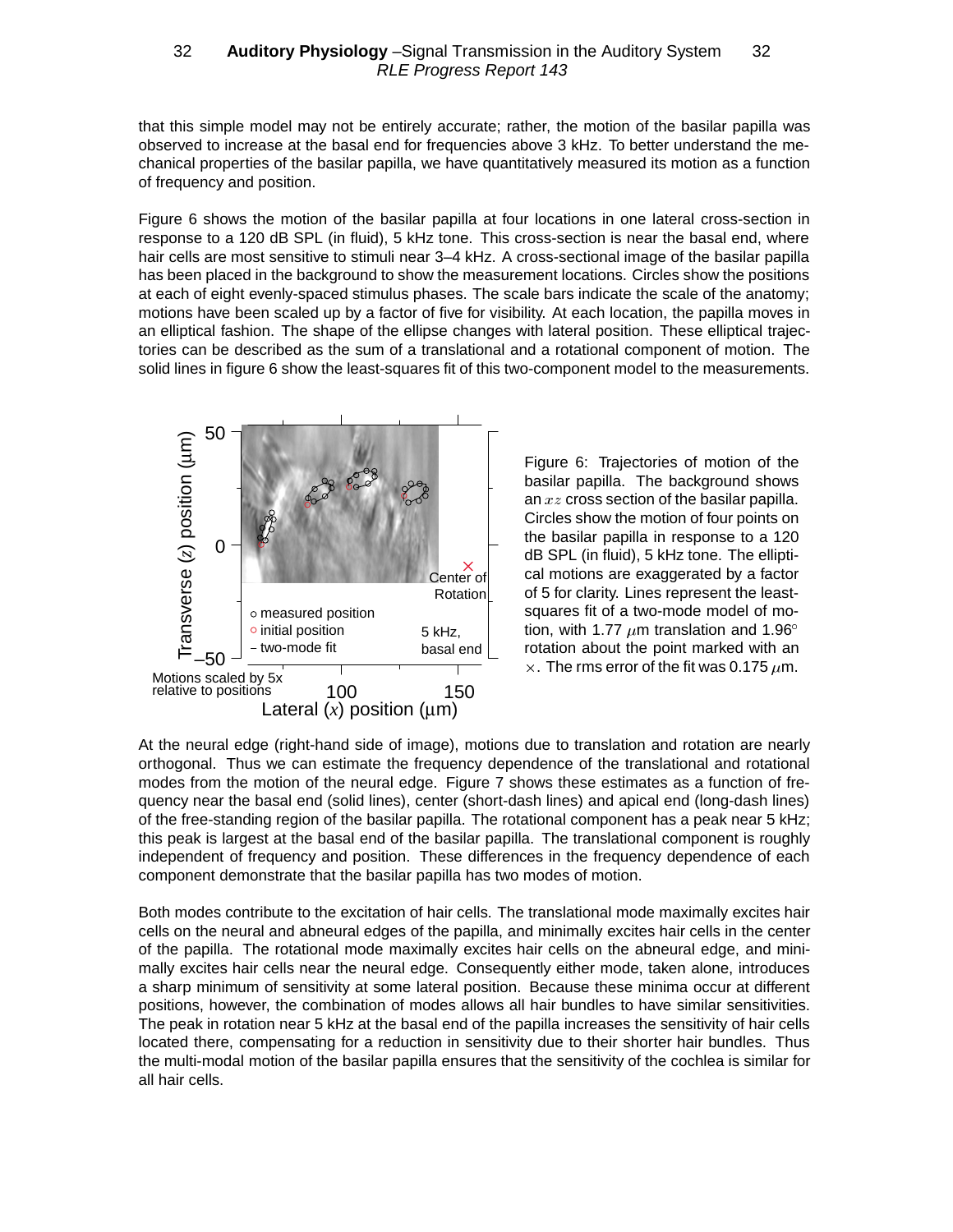

Figure 7: Lateral  $(x)$  and transverse  $(z)$  motion vs. frequency. The top plot shows the lateral component of motion of the abneural side of the basilar papilla as a function of frequency at three longitudinal positions (basal end: solid; center of papilla: short dash; apical end: long dash). The center plot shows the transverse component of motion at these same locations. The bottom plot shows the phase of the lateral component relative to the transverse component. Note that the lateral component has a peak near 5 kHz, and that this peak is largest at the basal end, where hair cells have best frequencies near 4 kHz. The transverse component shows no significant peak. The phase of lateral motion lags that of transverse motion by an amount that increases with frequency.

# **Published papers**

### **Journal Articles Published**

Abnet, C.C. and Freeman, D.M. "Deformations of the isolated mouse tectorial membrane produced by oscillatory forces." *Hearing Research* 144: 29-46 (2000).

### **Meeting Papers Published**

Aranyosi, A.J. and Freeman, D.M., "Mechanical properties of the basilar papilla of alligator lizard." *Abstracts of the Twenty Fourth Midwinter Research Meeting of the Association for Research in Otolaryngology*, St. Petersburg, FL, February 2001.

Wei, J.L. and Freeman, D.M., "Osmotic responses of the isolated mouse tectorial membrane to column I metal ions." *Abstracts of the Twenty Fourth Midwinter Research Meeting of the Association for Research in Otolaryngology*, St. Petersburg, FL, February 2001.

#### **Theses**

Wei, J.L., "Osmotic and electrical responses of the isolated mouse tectorial membrane." M.D. Thesis, Harvard/MIT Division of Health Sciences and Technology, June 2001.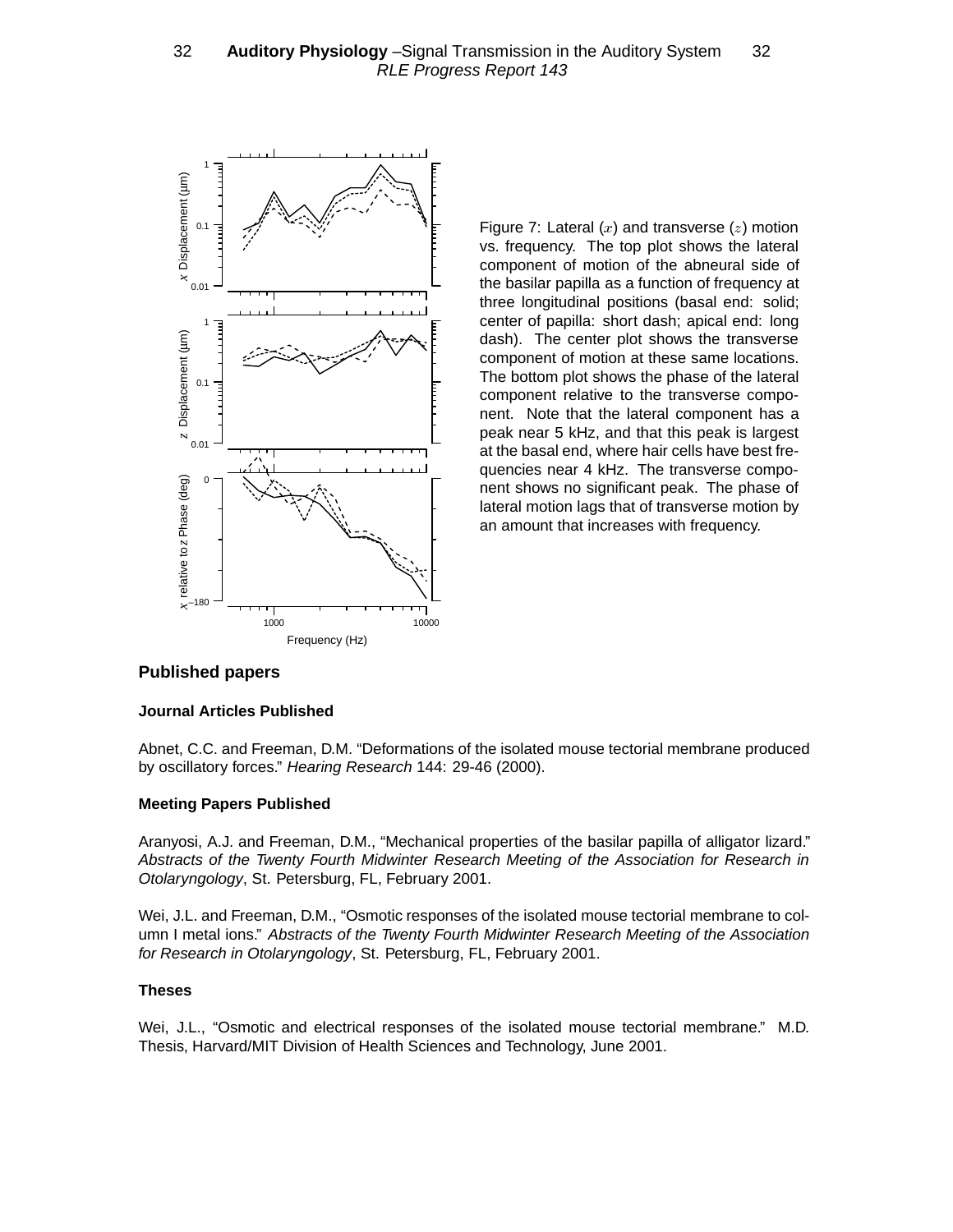# **3 Auditory Neural Coding of Speech**

### **Sponsor**

National Institutes of Health/National Institute for Deafness and Communicative Disorders Grants DC 02258 and DC 00038

### **Project Staff**

Dr. Bertrand Delgutte, Sridhar Kalluri, Martin F. McKinney, Leonid M. Litvak, Leonardo Cedolin

The long-term goal of our research is to understand the neural mechanisms that mediate the ability of normal-hearing people to understand speech in the presence of competing sounds and how these mechanisms are degraded in the hearing-impaired. In the past year, we made progress toward testing the physiological basis of the notched noise method for estimating auditory filter shapes. We have also continued effort on 3 projects initiated previously: (1) Neural correlates of musical dissonance in the inferior colliculus, (2) Mathematical model of onset neurons in the cochlear nucleus, and (3) Studies of electrical stimulation of the auditory nerve aimed at improving speech processors for cochlear implants.

### **3.1 Frequency selectivity of auditory-nerve fibers studied with the notched-noise method**

The aim of this study is to test if the Notched Noise Method, a widely-used psychophysical technique for estimating auditory filters shapes from masking data, can be applied to physiological data from auditory-nerve fibers. In particular, we hypothesize that suppression plays a significant role in masking by band-reject noise, contrary to the power spectrum model of masking.

For this purpose, we recorded from auditory-nerve fibers in anesthetized cats in response to pure tones in band-reject noise. Pure tones were at or near the characteristic frequency (CF), 10-20 dB above threshold. Noise rejection bands were either placed symmetrically around the tone frequency or centered at frequencies 10% above or 10% below the signal frequency. The noise level was adjusted until it just masked the tone. Results indicate that Patterson's Rounded Exponential (Roex) filter model produces good fits to masked threshold curves from single fibers. Auditory filters 20-dB bandwidths and center frequencies are in good agreement with the values of bandwidth and CF for pure-tone tuning curves.

Masked threshold were also measured for nonsimultaneous presentation of the tone and the masker. Because suppression only occurs for stimuli that overlap in time, comparison of this nonsimultaneous condition with simultaneous masking estimates the effect of suppression on auditory filters. For almost all neurons, bandwidths of auditory filters in nonsimultaneous masking were narrower than those obtained in the simultaneous case.

These findings suggest that suppression plays a role in the masking of auditory-nerve fibers by band-reject noise and that the psychophysical notched-noise method may overestimate the bandwidths of human auditory filters. Such an overestimation may have profound implications for models of auditory processing based on these filters.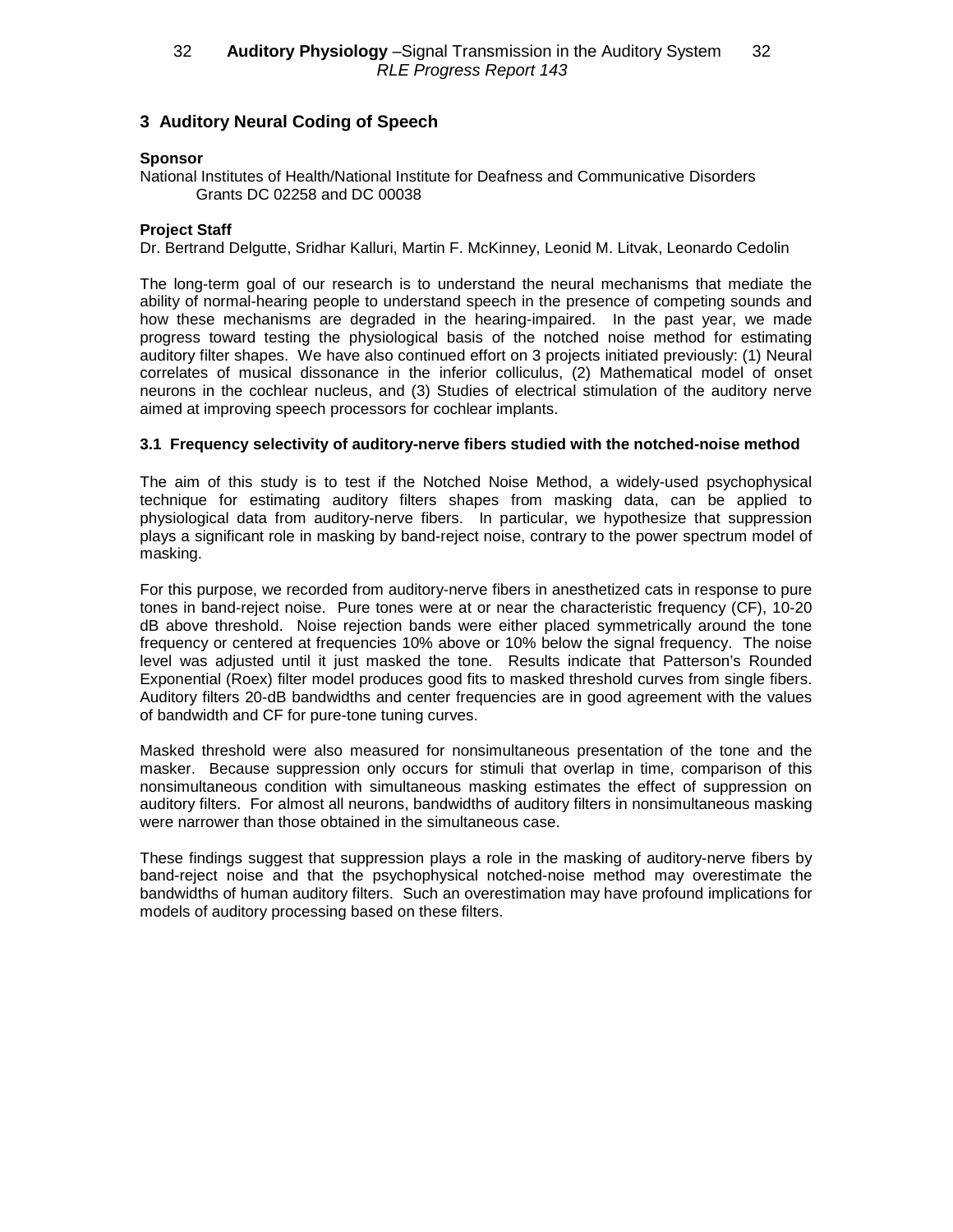## **3.2 Neural correlates of musical dissonance in the inferior colliculus**

Roughness, the percept associated with temporal envelope modulations in the 20-200 Hz range, is a key determinant of musical dissonance. Because most neurons in the inferior colliculus (IC) preferentially respond to envelope modulations in this frequency range, the dissonance of musical intervals is likely to be coded in their responses.

To test this hypothesis, we recorded from single units in the IC of anesthetized cats in response to dissonant and consonant musical intervals, and compared various neural response metrics to perceived dissonance ratings. Stimuli consisted of two sets of musical intervals composed of a) two pure-tones and b) two six-harmonic complex tones. We found that intervals judged to be more dissonant elicited greater fluctuations in discharge rate for most IC neurons. These fluctuations occurred at beat frequencies of neighboring partials. In addition, for onset neurons, more dissonant intervals evoked higher average discharge rates. We previously found correlates of dissonance in the auditory nerve by processing their responses to extract rate fluctuations in the 20-200 Hz range. That such processing is not necessary in the IC suggests that a form of bandpass filtering occurs centrally at or below the IC.

These results are consistent with the idea that musical dissonance is coded in specific temporal discharge patterns and, more generally, that neural processing in the auditory periphery and brainstem can shape musical percepts. A preliminary report of this work has been presented at the 12<sup>th</sup> International Hearing Symposium in the Netherlands (McKinney et al., 2001).<sup>11</sup>

### **3.3 Mathematic model of onset neurons in the cochlear nucleus**

 $\overline{a}$ 

The cochlear nucleus (CN) receives the terminals of all auditory-nerve (AN) fibers from the cochlea and gives rise to parallel pathways that convey selected information about acoustic stimuli to different parts of the brain. Onset neurons in the CN are characterized by a prominent response at the onset of sounds followed by little or no response in the steady-state. Onset neurons are interesting because they contrast sharply with both their AN inputs and other CN neurons, which respond vigorously throughout stimuli, and because onset transients are important in speech and music perception and sound localization.

We used mathematical models to study the neural mechanisms underlying the signal transformations that lead to Onset responses. Our strategy was to focus on 3 key response properties of Onset neurons: 1) Onset response patterns for high-frequency tone bursts, 2) entrainment to low-frequency tones (firing 1 spike per cycle), and 3) growth of discharge rate with stimulus level for tones and broadband noise.

The model is a point neuron with excitatory, independent AN inputs spanning a range of characteristic frequencies (CF: the frequency to which an AN fiber is most sensitive). To predict Onset response patterns, the model must have a short time constant and many weak synapses, so as to act as a coincidence detector. Moreover, the AN inputs must span a relatively wide range of CFs (> 1 octave). Variations in the number of inputs, the CF distribution of inputs, and refractory characteristics can predict the diversity of Onset neurons. Specifically, Onset response patterns with short interspike intervals for high-frequency tone bursts (chopping) are produced when the model has a constant refractory period. On the other hand, Onset response patterns with no chopping are produced by a more complex membrane model where the refractory period depends on the membrane voltage. By varying the number of AN inputs, this model with variable refractoriness can produce either response patterns to tones with no late activity or patterns with moderate late activity. The model also predicts inter-relationships, which depend on the CF

<sup>&</sup>lt;sup>11</sup> M.F. McKinney, M.J. Tramo, and B. Delgutte, "Neural correlates of the dissonance of musical intervals in the inferior colliculus," In *Physiological and Psychophysical Bases of Auditory Function*, eds. D.J. Breebaart, A.J.M. Houtsma, A. Kohlrausch, V.F. Prijs, and R. Schoonhoven. (Maastricht: Shaker, 2001).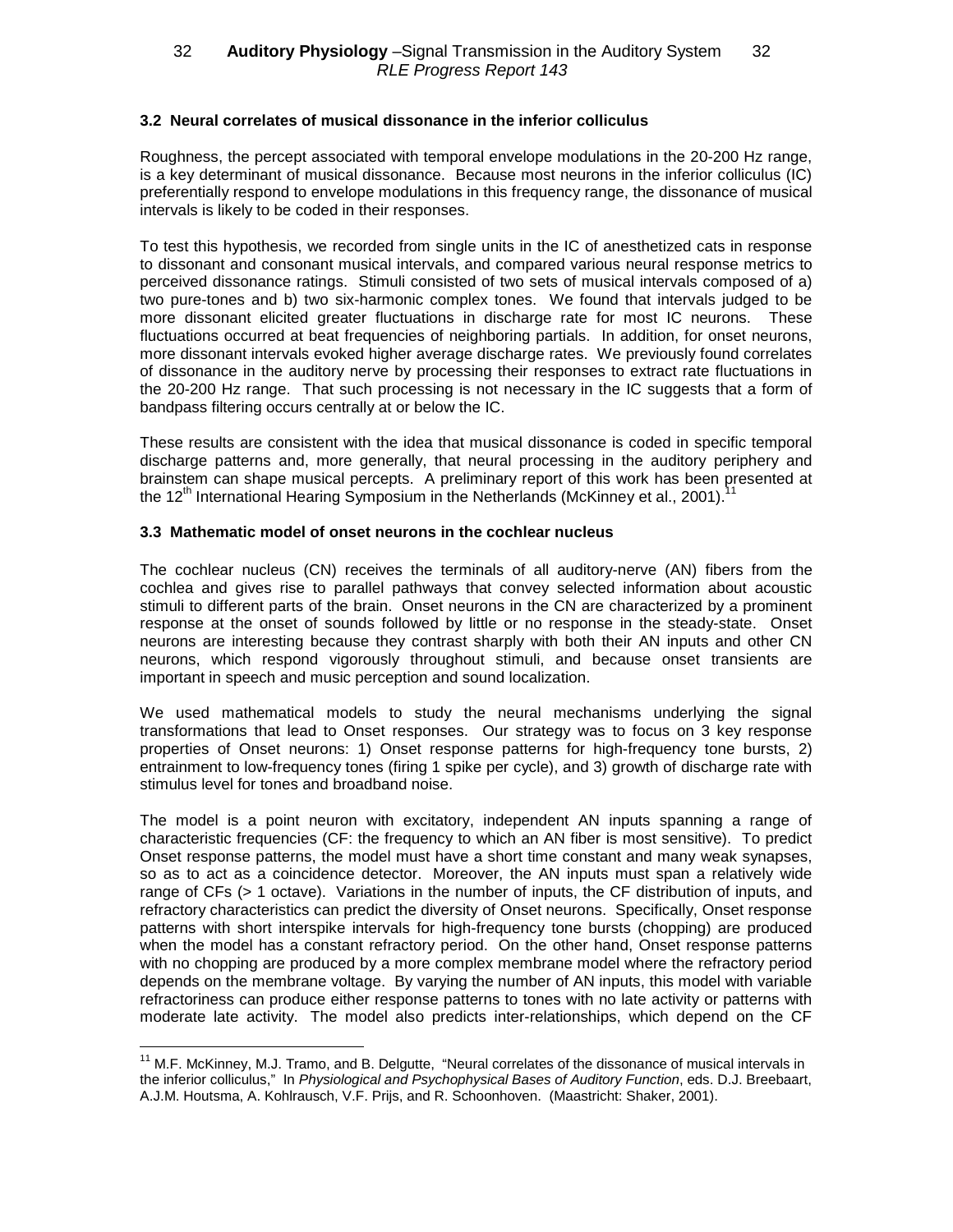range spanned by the AN inputs, between the ability to entrain over a broad frequency range and how discharge rate grows with stimulus level for tones and noise.

These results demonstrate that a wide variety of response properties of Onset neurons can be understood in terms of relatively simple principles such as enhancement of temporal patterns by coincidence detection and tradeoffs between the ability to entrain to rapidly fluctuating stimuli and the ability to code stimulus amplitude in a graded manner. Similar principles may operate in other neurons in the nervous system. Two papers reporting this work have been submitted to the Journal of Computational Neuroscience (Kalluri and Delgutte, submitted).<sup>1</sup>

## **3.4 Physiological experiments aimed at improved stimulus coding for cochlear implants**

Many modern cochlear implants stimulate the cochlea with modulated pulse trains based on amplitude modulations in the input sounds. Rubinstein et al.<sup>14</sup> suggested that the neural representation of the modulation waveform might be improved by introducing a sustained, highrate, desynchronizing pulse train (DPT), which would randomize and desynchronize neural responses in a manner similar to spontaneous activity in a healthy ear.

To test this hypothesis, we recorded responses of auditory-nerve fibers in acutely-deafened, anesthetized cats elicited by electric pulse trains (5 kp/s) delivered via an intracochlear electrode. Our stimuli were 10 min long and consisted of biphasic pulses (cathodic/anodic, 20 µsec/phase) at 0-7 dB above threshold. Responses to pulse trains showed adaptation during the first 2 min, followed by a sustained response for the remainder of the stimulus. Steady-state rates ranged from 0 to 150 spikes/sec, comparable to rates of spontaneous activity in a healthy ear. For almost half of the fibers, the interval histogram (IH) for responses in the steady-state portion had a prominent mode near 5 msec and an exponentially-decaying tail. This 5-msec mode is not found for spontaneous activity in a healthy cochlea.

We also recorded responses to pulse trains that contained sinusoidally amplitude-modulated segments (depth 0.2). Most neurons responded better to modulated segments than to unmodulated ones. Responses to these low modulation depths resembled responses to tones in a healthy ear in terms of period and interval histograms.

These results provide support for Rubinstein's idea that, by creating neural activity similar to spontaneous activity in a healthy auditory nerve, a high-rate pulse train may lead to more natural coding of the modulation waveform in the temporal discharge patterns. Clearly, more work is needed to determine whether the improvement in temporal coding seen with sinusoidal modulators extends to the complex waveforms produced by cochlear implant processors with speech stimulation. A report of this research was accepted by the Journal of the Acoustical Society of America (Litvak et al., in press).<sup>15</sup>

 $\overline{a}$ 

<sup>&</sup>lt;sup>12,</sup> S. Kalluri, and B. Delgutte, "Mathematical models of cochlear nucleus onset neurons. I. Point neuron with many weak synaptic inputs," Submitted to *J. Comput. Neurosci.*

 $13$  S. Kalluri, and B. Delgutte, "Mathematical models of cochlear nucleus onset neurons. II. Model with dynamic spike-blocking state," Submitted to *J. Comput. Neurosci.*

<sup>&</sup>lt;sup>14</sup> J.T. Rubinstein, B.S. Wilson, C.C. Finley, and P.J. Abbas, "Pseudospontaneous activity: stochastic independence of auditory nerve fibers with electrical stimulation," *Hearing Research*, 127:108-118 (1999).

<sup>&</sup>lt;sup>15</sup> L.M. Litvak, B. Delgutte, and D.K. Eddington, "Auditory nerve fiber responses to electric stimulation: modulated and unmodulated pulse trains," *J. Acoust. Soc. Am.*, Forthcoming.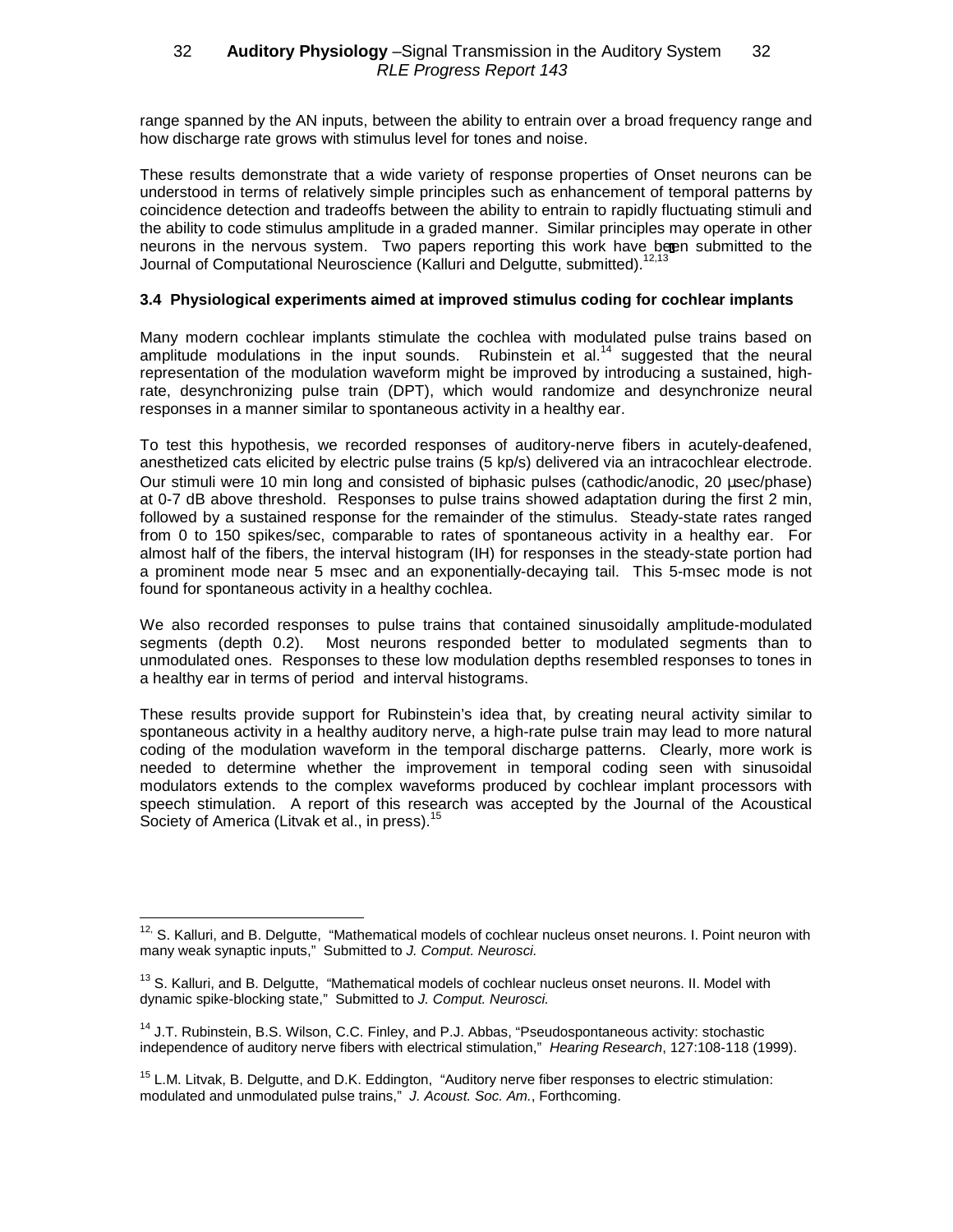# **Publications**

### **Journal Article, Accepted for Publication**

Litvak, L.M., B. Delgutte, and D.K. Eddington, "Auditory nerve fiber responses to electric stimulation: modulated and unmodulated pulse trains," *J. Acoust. Soc. Am.*, Forthcoming.

### **Journal Articles, Submitted for Publication**

Kalluri, S. and B. Delgutte, "Mathematical models of cochlear nucleus onset neurons. I. Point neuron with many weak synaptic inputs," Submitted to *J. Comput. Neurosci.*

Kalluri, S. and B. Delgutte, "Mathematical models of cochlear nucleus onset neurons. II. Model with dynamic spike-blocking state," Submitted to *J. Comput. Neurosci.*

### **Book Chapter Published**

McKinney, M.F., M.J. Tramo, and B. Delgutte, "Neural correlates of the dissonance of musical intervals in the inferior colliculus," In *Physiological and Psychophysical Bases of Auditory Function*, eds. D.J. Breebaart, A.J.M. Houtsma, A. Kohlrausch, V.F. Prijs, and R. Schoonhoven. (Maastricht: Shaker, 2001).

### **Theses**

Kalluri, S., *Cochlear nucleus onset neurons studied with mathematical models*, Ph.D. diss., Massachusetts Institute of Technology, 2000.

### **Meeting Papers Published**

Delgutte, B., and M.F. McKinney, "Coding of speech and music in the auditory midbrain: Lowfrequency temporal modulations," *Abstracts of the 23rd Midwinter Meeting of the Association for Research in Otolaryngology*, St. Petersburg, Florida, February 20-24, 2000, p. 68

Delgutte, B., and M.F. McKinney, "Neural coding of temporal envelope in speech and music," *Workshop on The Nature of Speech Perception*, Utrecht, Netherlands (2000).

Kalluri, S., and B. Delgutte, "Models for the diversity of response properties of cochlear-nucleus onset neurons," *Abstracts of the 23rd Midwinter Meeting of the Association for Research in Otolaryngology*, St. Petersburg, Florida, February 20-24, 2000, p. 184.

Tramo, M.J., P.A. Cariani, M.F. McKinney, and B. Delgutte, "Neural coding of tonal consonance and dissonance," *Abstracts of the 23rd Midwinter Meeting of the Association for Research in Otolaryngology*, St. Petersburg, Florida, February 20-24, 2000, p. 275.

Delgutte, B., Z.M. Smith, and A. Oxenham, "Auditory chimeras," *Abstracts of the 24<sup>th</sup> Midwinter Meeting of the Association for Research in Otolaryngology*, St. Petersburg, Florida, February 4-8, 2001, p.175.

Litvak, L.M., B. Delgutte, and D.K. Eddington, "Responses of auditory nerve fibers to sustained electric stimulation with high frequency pulse trains," Abstracts of the 24<sup>th</sup> Midwinter Meeting of *the Association for Research in Otolaryngology*, St. Petersburg, Florida, February 4-8, 2001, p. 254.

McKinney, M.F., M.J. Tramo, and B. Delgutte, "Neural correlates of the dissonance of musical intervals in the inferior colliculus," *Abstracts of the 24th Midwinter Meeting of the Association for Research in Otolaryngology*, St. Petersburg, Florida, February 4-8, 2001, p. 54.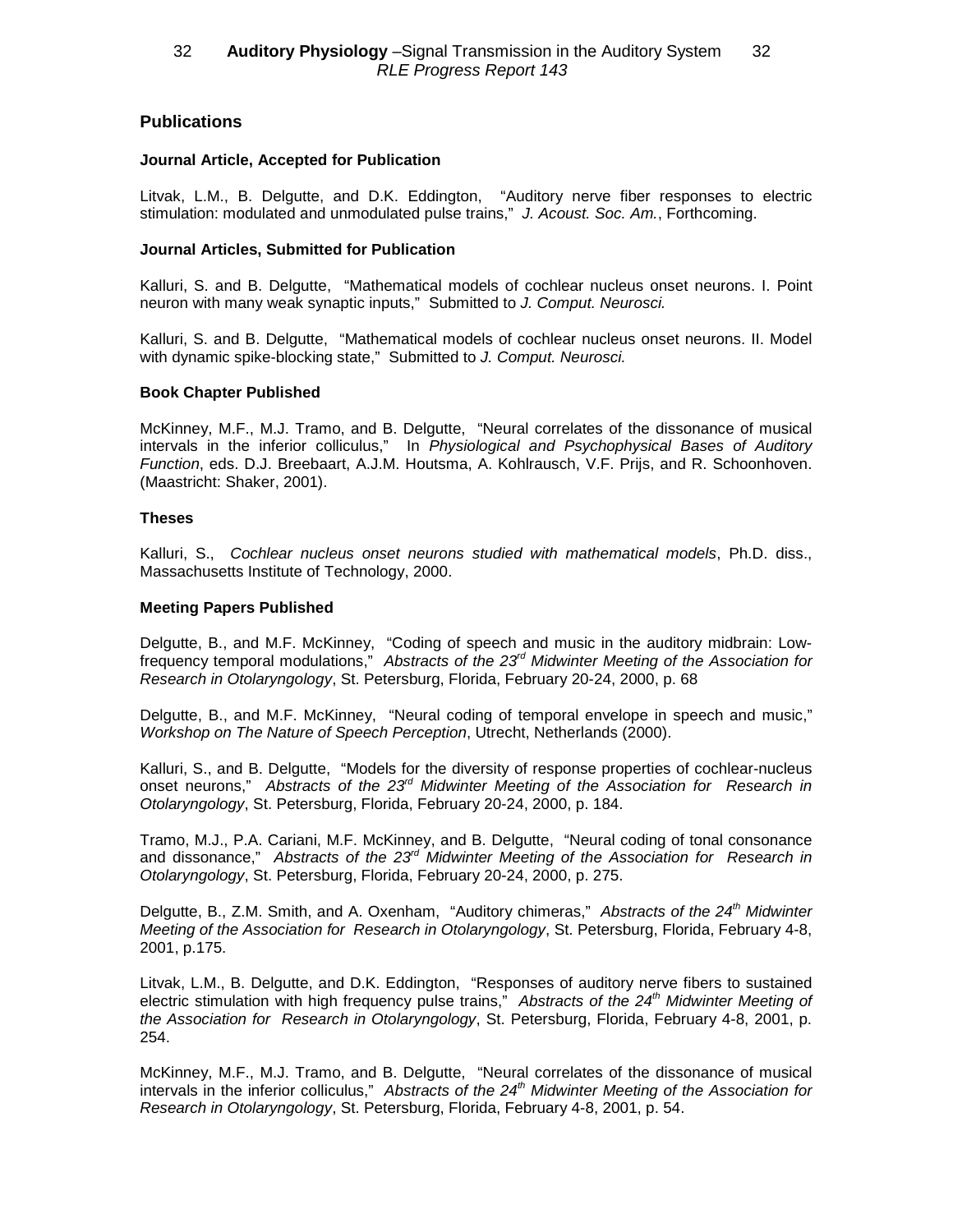# **4 Neural mechanisms of spatial hearing**

#### **Sponsor**

 $\overline{a}$ 

National Institutes of Health/National Institute for Deafness and Communicative Disorders Grants DC00119 and DC00038

#### **Project Staff**

Dr. Bertrand Delgutte, Ruth Y. Litovsky, Courtney C. Lane

The long-term goal of our research is to understand the neural mechanisms of directional hearing in complex acoustic environments that include multiple sound sources and reverberation. Specific aims are to study neural correlates of (1) the precedence effect (PE), and (2) spatial release from masking (SRM) in the inferior colliculus. Our efforts in the past year have focused on making further experimental progress in the SRM study. A joint preliminary report of both studies was presented at an International Hearing Symposium (Litovsky et al., 2000).<sup>1</sup>

#### **4.1 Neural correlates of spatial release from masking**

Spatial release from masking is the improvement in signal detection obtained when a signal is separated in space from a masker. To look for correlates of this phenomenon, we record from single units in the inferior colliculus (IC) of anesthetized cats. Our stimuli are chosen to match psychophysical experiments—a broadband signal (100-Hz click train or 40-Hz chirp train) in a continuous broadband noise masker. Stimulus azimuth is simulated using head-related transfer functions.

We measured each unit's masked threshold for several signal and masker azimuths. Masked threshold is defined as the level of the masker at which the signal could be detected for 75% of the trials. For almost all neurons, masked threshold changed as a function of *noise* azimuth, indicating that release from masking did occur. However, for most neurons, the shape of the masked threshold curve remained the same as the *signal* azimuth varied. These neurons were not demonstrating a direct correlate of SRM in that the most effective masker azimuth did not depend on the separation between the signal and the noise. However, masked threshold in a minority of units did depend on signal azimuth. Even though individual neurons do not show a correlate of SRM, a population of neurons could show a correlate because the masked threshold curves are different for individual units. Therefore, we are continuing to collect data so that we can examine the population response of these neurons.

In order to understand the neural mechanisms underlying the neural responses, we have examined the masked threshold curves produced by a simple neuron model. The model depends only on the energy transmitted to the neuron through the head-related transfer functions and a simple model of the auditory periphery. This model is able to predict some of the masked threshold curves that do not depend on signal azimuth, but cannot predict the threshold curves that change shape with signal azimuth.

<sup>&</sup>lt;sup>16</sup> R.Y. Litovsky, C.C. Lane, C. Atencio, and B. Delgutte, "Physiological measures of the precedence effect and spatial release from masking in the cat inferior colliculus." In *Physiological and Psychophysical Bases of Auditory Function*, eds. by D.J. Breebaart, A.J.M Houtsma, A. Kohlrausch, V.F. Prijs, and R. Schoonhoven. (Maastricht: Shaker, 2001).